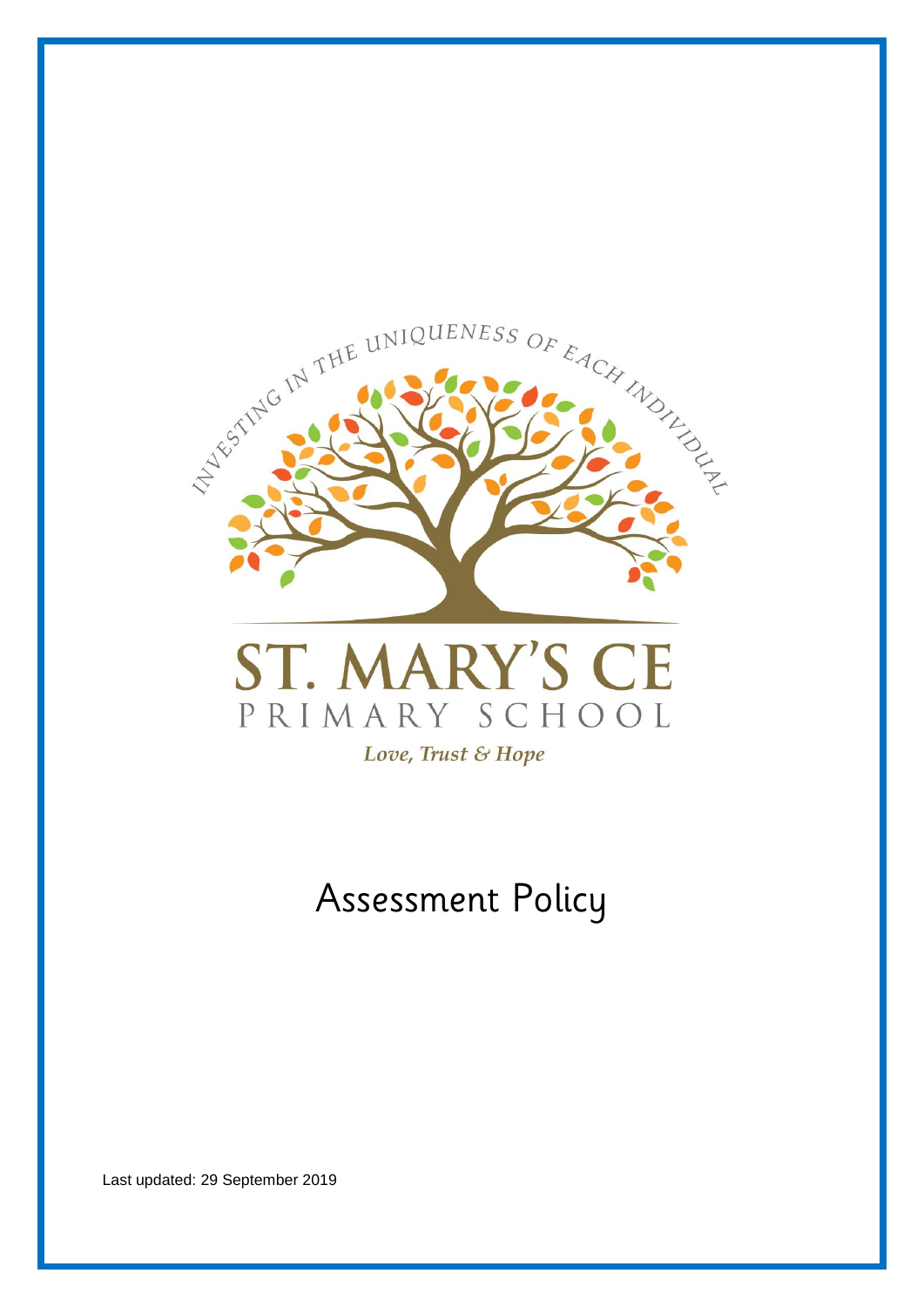# Contents:

[Statement of intent](#page-2-0)

- 1. [Legal framework](#page-3-0)
- 2. [Roles and responsibilities](#page-3-1)
- 3. [Assessment for learning](#page-6-0)
- 4. [Baseline assessment](#page-9-0)
- 5. [Formative assessment](#page-9-1)
- 6. [Summative assessment](#page-10-0)
- 7. [EYFS](#page-11-0)
- 8. [KS1 and KS2](#page-12-0)
- 9. [Monitoring meetings](#page-13-0)
- 10. [Assessing pupils with SEND](#page-13-1)
- 11. [Malpractice and cheating](#page-14-0)
- 12. [Reporting to parents](#page-14-1)
- 13. [Record keeping](#page-14-2)
- 14. [Monitoring and review](#page-15-0)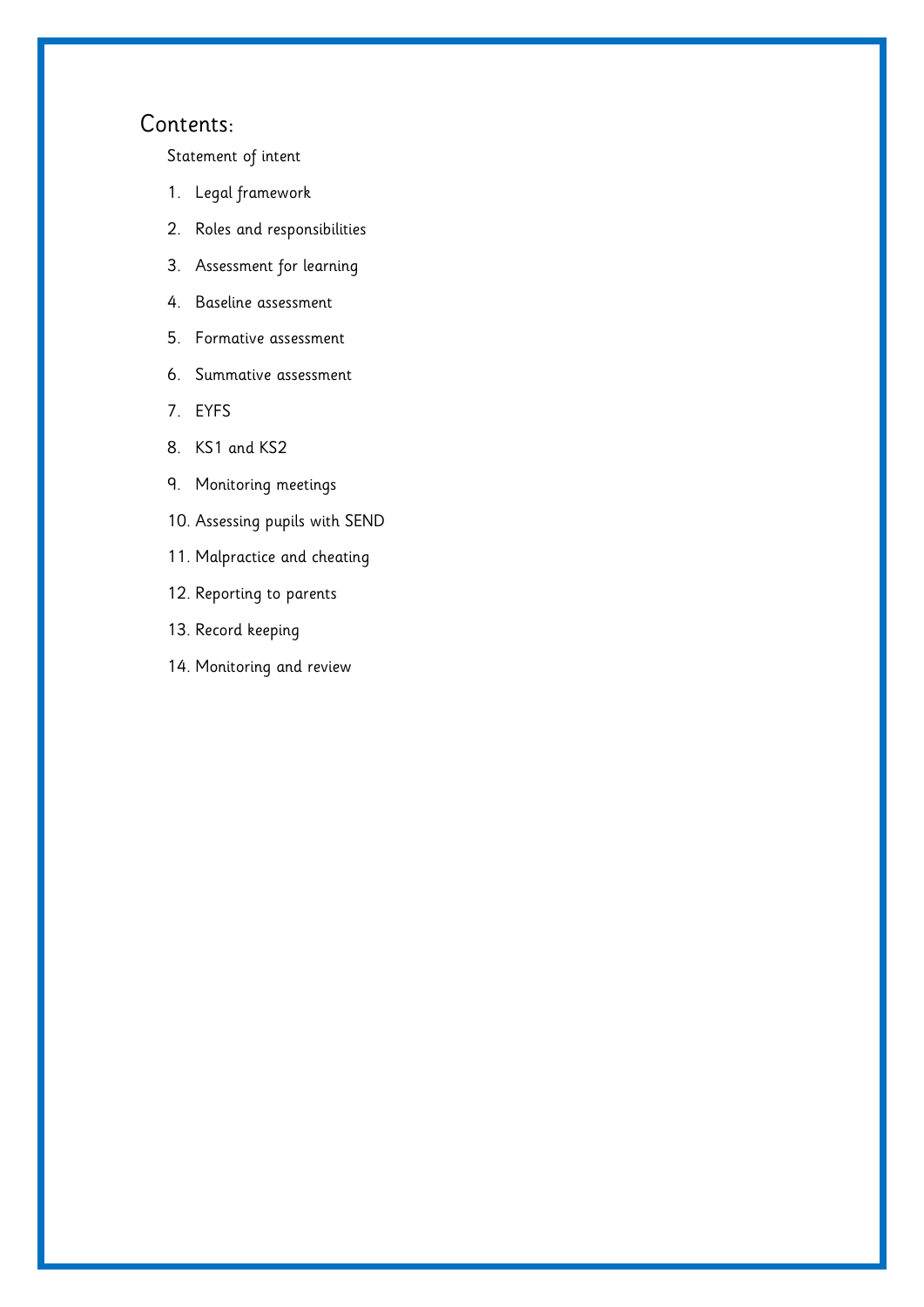# <span id="page-2-0"></span>Statement of intent

Assessment is integral to effective teaching and learning. Through internal assessment, such as observation, questioning, discussions and feedback, we can gather information about each pupil's abilities, learning needs and performance, and use this information to adapt teaching and learning practices to meet a pupil's individual needs.

Via this continuous feedback mechanism, we can ensure that each pupil receives teaching specific to their needs, enabling them to reach their full potential.

We believe that assessment for learning should:

- Be at the heart of classroom practice.
- Focus on how pupils learn.
- Promote a commitment to learning goals.
- Provide pupils with constructive guidance to enable improvement.
- Develop pupils' ability to self-assess, to enable them to become reflective self-learners.
- Recognise the achievements of all learners.

## Aims

We aim to:

- Enable every pupil to progress through the curriculum at an appropriate level.
- Create a picture of each pupil's performance and use this information to challenge, inspire and motivate.
- Celebrate pupils' achievements.
- Only use additional assessment as necessary, for example, to inform classroom practice, introduce further adaptations and plan the necessary support for pupils with SEND.
- Ensure judgements are made in an honest and transparent manner and are supported by other professionals from both inside and outside the school.
- Use assessment data to track pupils' progress, to ensure they reach their full academic potential.

| Signed by: |                    |       |  |
|------------|--------------------|-------|--|
|            | Headteacher        | Date: |  |
|            | Academy Councillor | Date: |  |
|            |                    |       |  |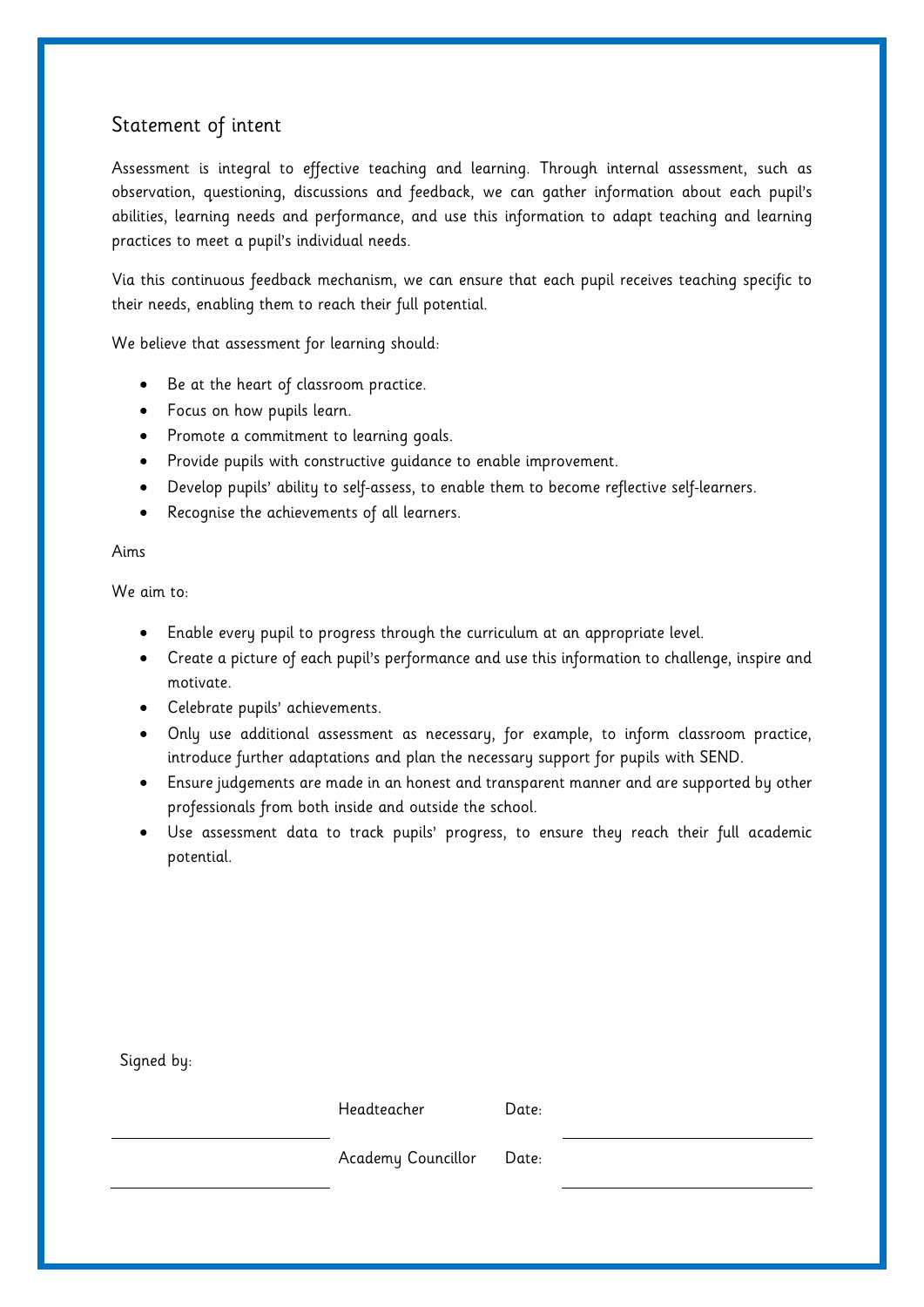# <span id="page-3-0"></span>**1.** Legal framework

- 1.1. This policy has due regard to all relevant legislation and statutory guidance including, but not limited to, the following:
	- Equality Act 2010
	- Education Act 2002
	- Data Protection Act 2018
	- The General Data Protection Regulation (GDPR)
	- STA (2018) 'Assessment and Reporting Arrangements (ARA): key stage 1'
	- STA (2018) 'Assessment and Reporting Arrangements (ARA): key stage 2'
	- STA (2018) 'Key stage 1 teacher assessment guidance'
	- STA (2018) '2018 teacher assessment guidance: key stage 2'
- 1.2. This policy operates in conjunction with the following school policies:
	- Homework Policy
	- Marking and Feedback Policy
	- Behavioural Policy
	- Disciplinary Policy and Procedure
- <span id="page-3-1"></span>**2.** Roles and responsibilities
	- 2.1. The Academy Council is responsible for:
		- Monitoring and evaluating the effectiveness of this policy through discussions with the headteacher, the SLT and teaching staff, in addition to relevant reports.
	- 2.2. The headteacher is responsible for:
		- Monitoring the performance of the SLT.
		- Supporting the SLT and subject leaders with regards to effective assessment and the pursuit of outstanding teaching standards.
	- 2.3. The SLT is responsible for:
		- Setting priorities for improvement based on evidence gathered via monitoring procedures such as classroom observations, learning walks, work scrutinies, pupil voice and outcomes.
		- Championing and celebrating high-quality teaching and assessment.
		- Ensuring there is a common understanding of what good and outstanding assessments look like.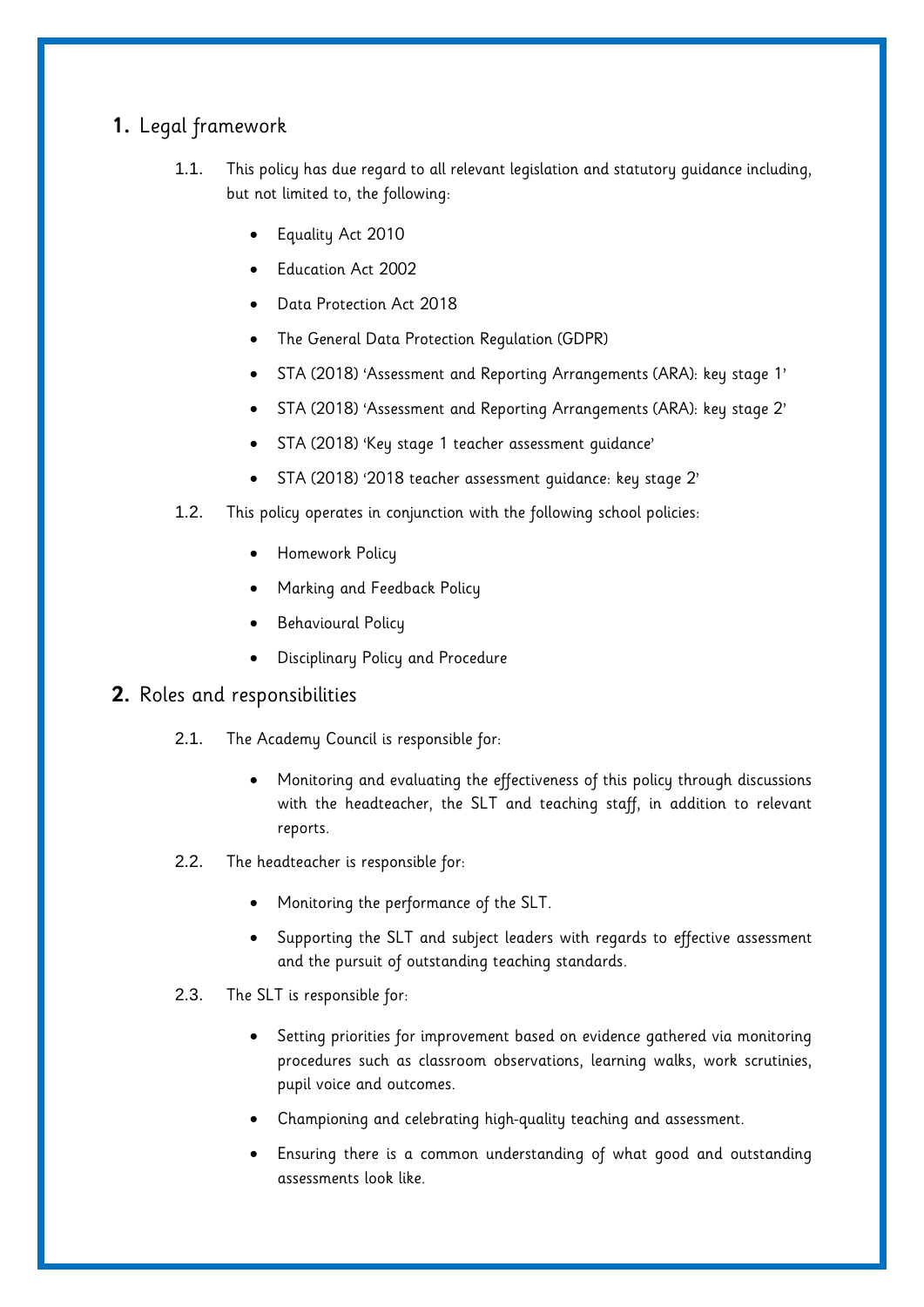- Promoting and facilitating the sharing of good practice.
- Discussing the use of assessment with subject leaders during management meetings.
- Monitoring the accuracy of assessment information.
- Tracking the attainment and progress of pupils over time.
- Comparing data to ensure that no groups of pupils or individual pupils are disadvantaged, whatever their ability.
- Ensuring that the curriculum is meeting the needs of pupils.
- Ensuring the setting of homework is high quality and underpins progress, and that it is recorded and completed effectively.
- Evaluating the impact of assessment on standards.
- Ensuring appropriate interventions take place when pupils are underperforming.
- Supporting staff who are not reaching the expected teaching standards.
- 2.4. Subject leaders are responsible for:
	- Ensuring there is a subject-specific assessment policy in place for their department.
	- Ensuring that data from transition points is used to enable pupils to build on prior learning.
	- Ensuring that all schemes of work have assessment as an integral part of teaching and learning.
	- Using learning walks, lesson observations, work scrutinies, pupil voice feedback, and feedback from classroom teachers and teaching assistants to monitor and improve standards.
	- Regularly sampling pupils' work through homework and classwork to ensure quality and consistency, and to implement strategies for improvement.
	- Accurately assessing success in their department using data from day-to-day monitoring and robust analysis of data over time.
	- Using assessment data to review the performance of year groups, vulnerable groups and individuals across the subject they are responsible for.
	- Presenting data at SLT meetings and Academy Counillor board meetings as required.
	- Setting targets for teaching staff based on the outcomes of data analysis.
	- Coaching teaching staff as required.
	- Championing the importance of accountability against targets.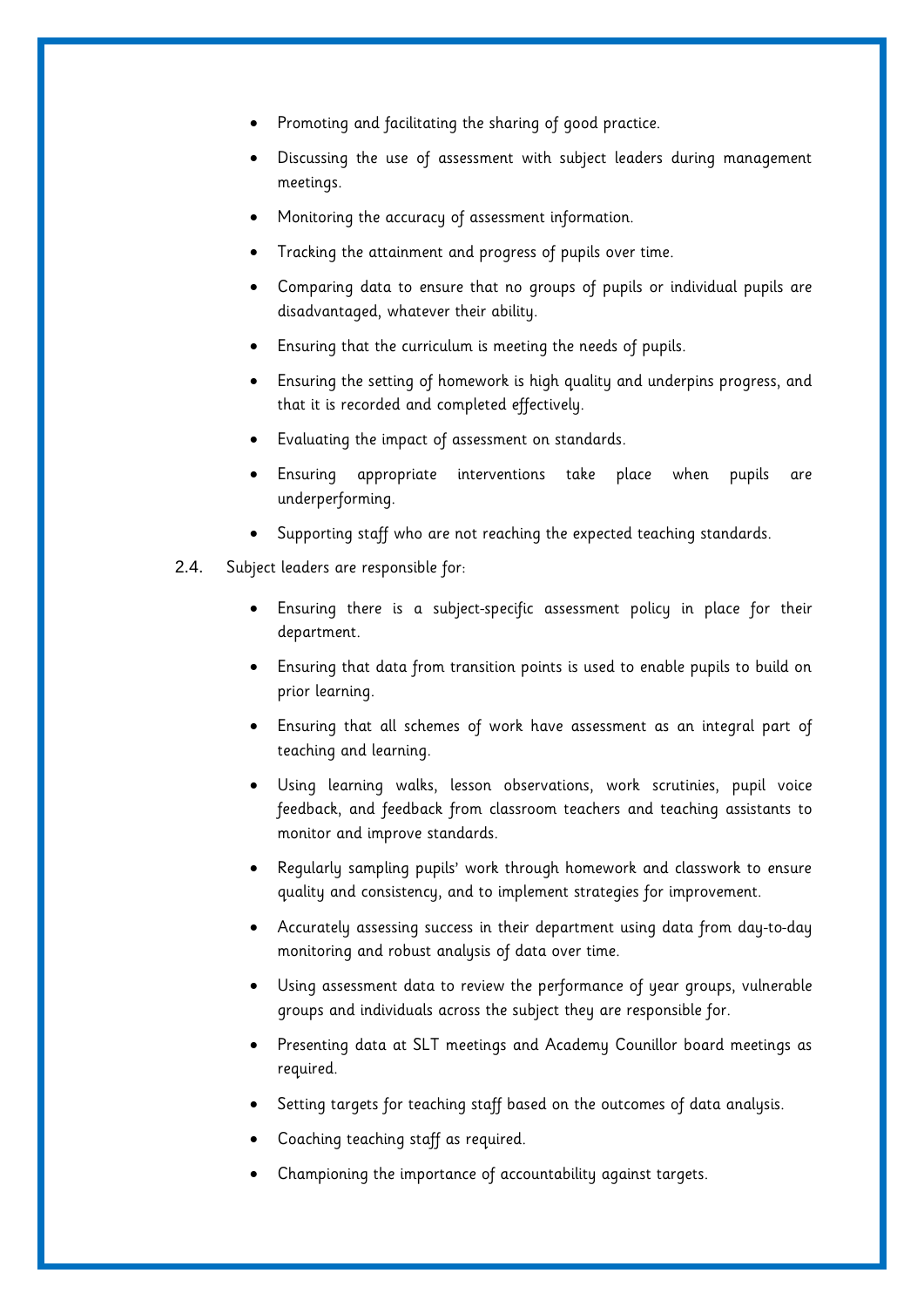- Ensuring that marking follows expectations.
- Ensuring that homework is set and marked in line with school policy.
- Providing appropriate exemplar materials where appropriate.
- Acting on data quickly to ensure maximum impact.
- Monitoring and measuring the impact of intervention strategies.
- Ensuring staff record assessment data in line with agreed policy.
- Ensuring that staff engage with training and other procedures for moderation.
- Monitoring feedback from reports and acting on the feedback provided.
- Liaising with classroom teachers and communicating to teachers any concerns regarding assessment.
- Setting targets for classroom teachers and monitoring their progress towards them.
- Planning and developing schemes of work that effectively utilise assessment.
- Planning for, and effectively deploying, classroom support staff.
- Ensuring that the use of interventions and differentiated support is recorded appropriately.
- Celebrating and rewarding success.
- 2.5. Classroom teachers are responsible for:
	- Pupils' progress in their classes.
	- Assessing and marking pupils' work in line with the school's Marking and Feedback Policy.
	- Setting and marking homework in line with the schools' Homework Policy, and ensuring that homework enables pupils to make progress and track their progress effectively.
	- Informing parents, and colleagues where appropriate, where issues with homework have been identified.
	- Self-evaluating their subject knowledge, understanding of educational initiatives, and the quality and effectiveness of their teaching and classroom management.
	- Ensuring that assessment data is accurate and reliable.
	- Using assessment data as a diagnostic tool to inform planning.
	- Using assessment data to differentiate learning to match pupils' needs.
	- Using their analysis of marking and assessment data to develop intervention strategies where appropriate.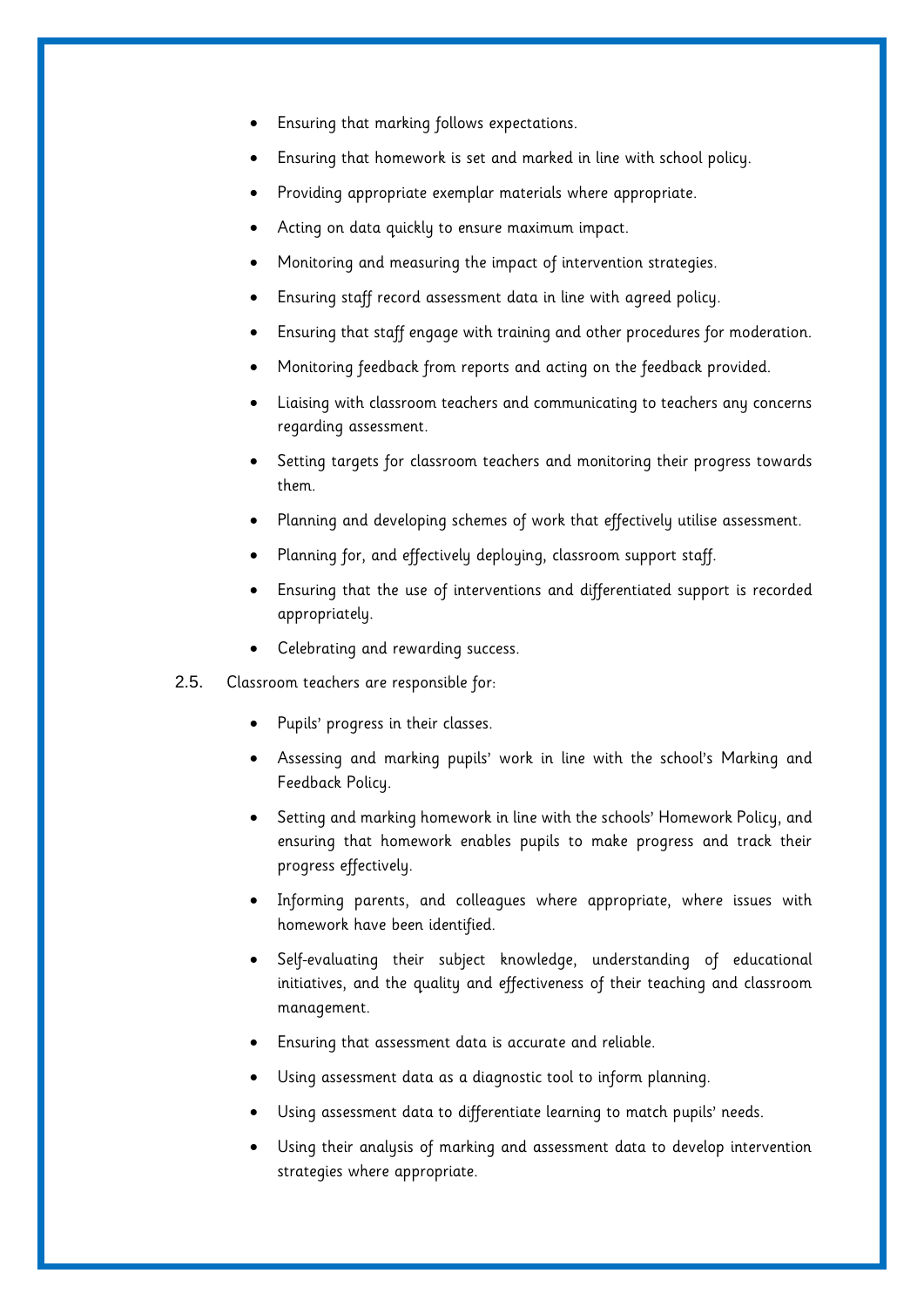- Stimulating pupils' learning by focussing on areas of development identified through assessment.
- Ensuring that teaching, learning and assessment motivates pupils and builds their confidence and self-esteem.
- Encouraging pupils to reflect on their learning and helping them to identify their next steps for improvement.
- Using the expertise of, and feedback from, TAs to inform teaching and assessment.
- Celebrating and rewarding success.
- 2.6. TAs and 1:1 support workers are responsible for:
	- Gathering and submitting assessment data as required, either verbally or using written templates.
- 2.7. Pupils are responsible for:
	- Seizing opportunities to extend their learning beyond the classroom by completing homework and meeting deadlines.
	- Arriving to lessons on time and with the requisite equipment.
	- Reflecting on their learning and setting themselves challenging targets, with the support of their teachers.
	- Asking for help when needed and accepting support from others where offered.
	- Reading their teachers' comments and acting on them.
	- Understanding the targets set and working hard to achieve them.
- 2.8. Parents are responsible for:
	- Checking that homework is completed and deadlines are met.
	- Encouraging their child to reach the targets set by the school.
	- Contacting the relevant member of school staff where any issues or concerns arise.
	- Checking and signing homework diaries.
	- Supporting extra-curricular activities.
	- Attending parents' evenings.

# <span id="page-6-0"></span>**3.** Assessment for learning

3.1. Teachers use assessment for learning to provide ongoing assessment, through the use of focussed marking and/or observations of pupils' work, against learning objectives and success criteria. This information is then used to assess progress towards meeting learning objectives, and to identify and set next step targets for each pupil.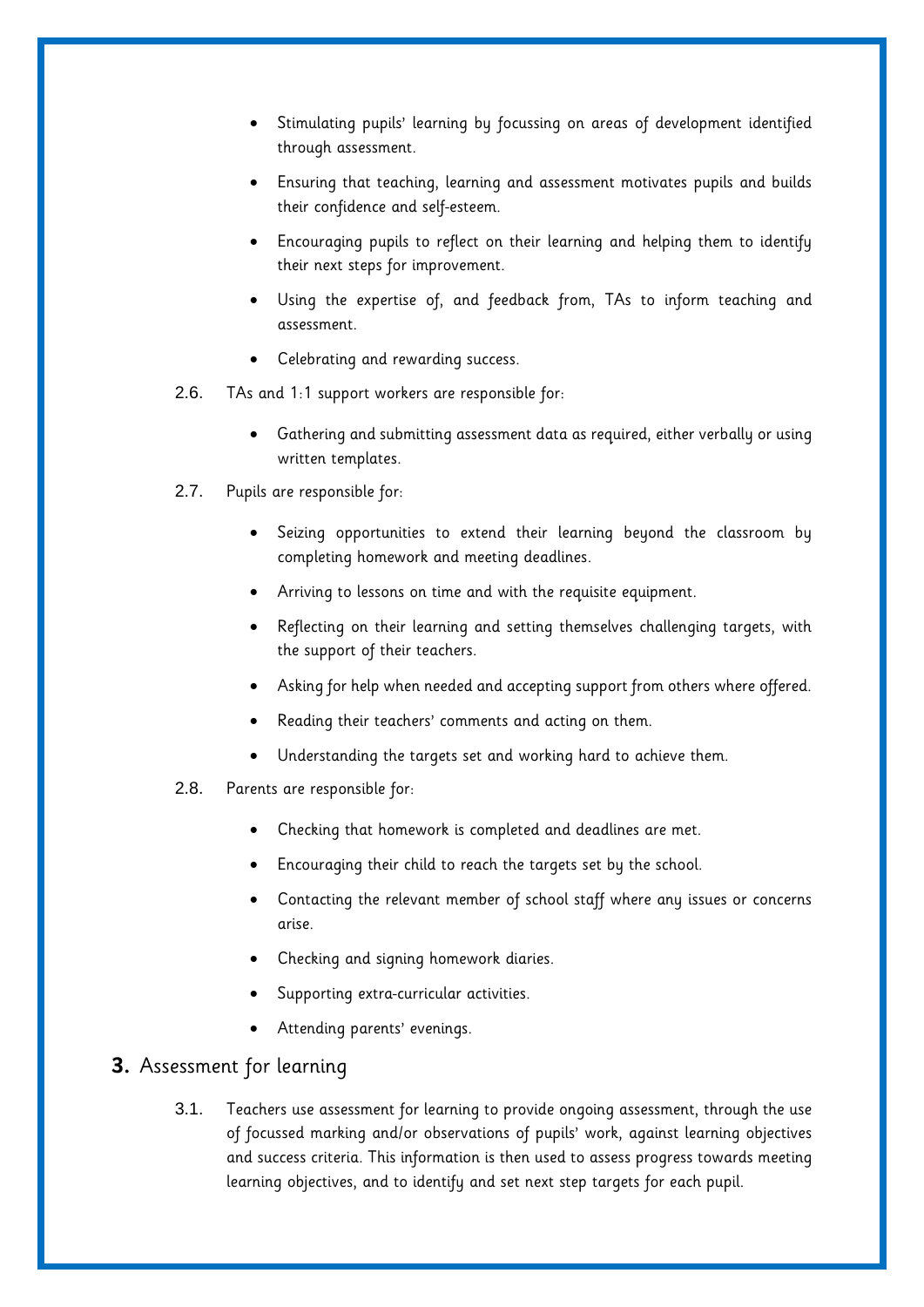Assessment methods/materials

- 3.2. Assessment for learning may take the following forms:
	- Observing pupils' interactions, holding discussions with pupils and observing pupils' learning against specific objectives and learning criteria
	- Checking understanding as a group and as individuals
	- Targeted questioning to determine how secure pupils' understanding is
	- Using lesson objectives and success criteria to make pupils aware of what they are learning and how they can deepen their understanding
	- Self-assessment and peer assessment, enabling pupils to review, edit and improve their work and become reflective learners
	- Coaching pupils using verbal feedback to guide them and prompt improvement
	- Providing verbal and written feedback to pupils that is closely matched to their learning needs
	- Assessment of exemplar work of different levels
	- The use of assessment criteria and examination materials
- 3.3. Annotated plans and planning notes, made by class teachers and other adults involved with each pupil, are used to record other important information about pupils' progress.
- 3.4. Termly tests may be used to identify progress and gaps in learning. The tracking grids identify under-achieving pupils and help to set targets in reading, writing and maths for individual pupils and groups.
- 3.5. Termly pupil progress reviews are used to identify and analyse progress and set targets in reading, writing and maths for classes and cohorts.
- 3.6. Pupils receive timely verbal feedback on their progress.

Planning for assessment

- 3.7. The national curriculum programmes of study are used to guide our teaching. These documents provide us with the framework to ensure breadth and balance in our curriculum.
- 3.8. Lessons contain clear learning objectives, based on the teacher's detailed knowledge of each pupil. We strive to ensure all tasks set are appropriate to each pupil's level of ability.
- 3.9. Teachers use focussed marking to assess pupils' progress in relation to the planned learning objectives, and set the next steps to show where the pupil is in relation to this aim and how they can achieve the aim. Teachers use this information when planning for subsequent lessons.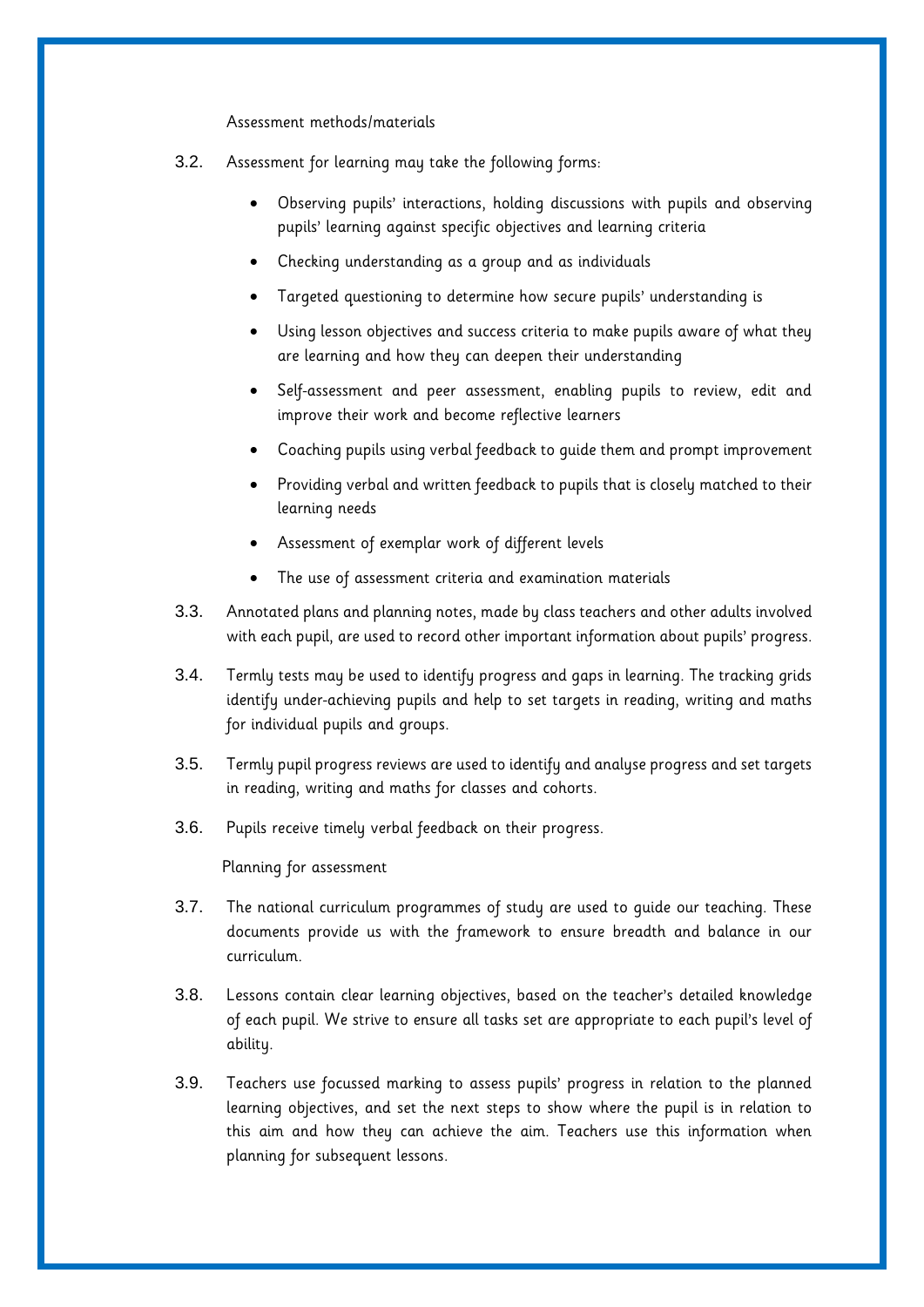3.10. Results of published tests are used to contribute to overall teacher assessments.

Reporting

- 3.11. Reporting to parents provides the opportunity for communication about their child's achievements, abilities and future targets. End of year reports are written so that they have a positive effect on pupils' attitudes, motivation and self-esteem.
- 3.12. We provide opportunities for two-parent consultation evenings/days so that parents can discuss how well their child has settled and are able to be involved in the target setting process. In addition, we provide opportunities for a mid-year progress report and a final end-of-year report.
- 3.13. We provide parents with an end-of-year written report before the end of the Summer term, which includes the results of statutory tests and assessments, and gives information relating to progress and attainment
- 3.14. We give parents the opportunity to discuss their child's progress by appointment.
- 3.15. We publish the following KS2 results on our school website:
	- Average progress scores in reading, writing and maths
	- Average 'scaled scores' in reading and maths
	- The percentage of pupils who achieved the expected standard or above in reading, writing and maths
	- The percentage of pupils who achieved a high level of attainment in reading, writing and maths
- 3.16. We will provide a link to our performance tables on our school website on link.
- 3.17. We also provide reports for pupils at the end of KS1 and KS2 which include the outcomes of national curriculum assessments.

KS1

- 3.18. Reports for pupils at the end of KS1 will include:
	- Outcomes of the statutory national curriculum teacher assessment in English reading, English writing, maths and science.
	- A statement that teacher assessment outcomes take into account the results of statutory national curriculum tests in English reading and maths.
	- Where appropriate, a statement explaining why any national curriculum test has not been taken.
	- Comparative information about the attainment of pupils of the same age in the school.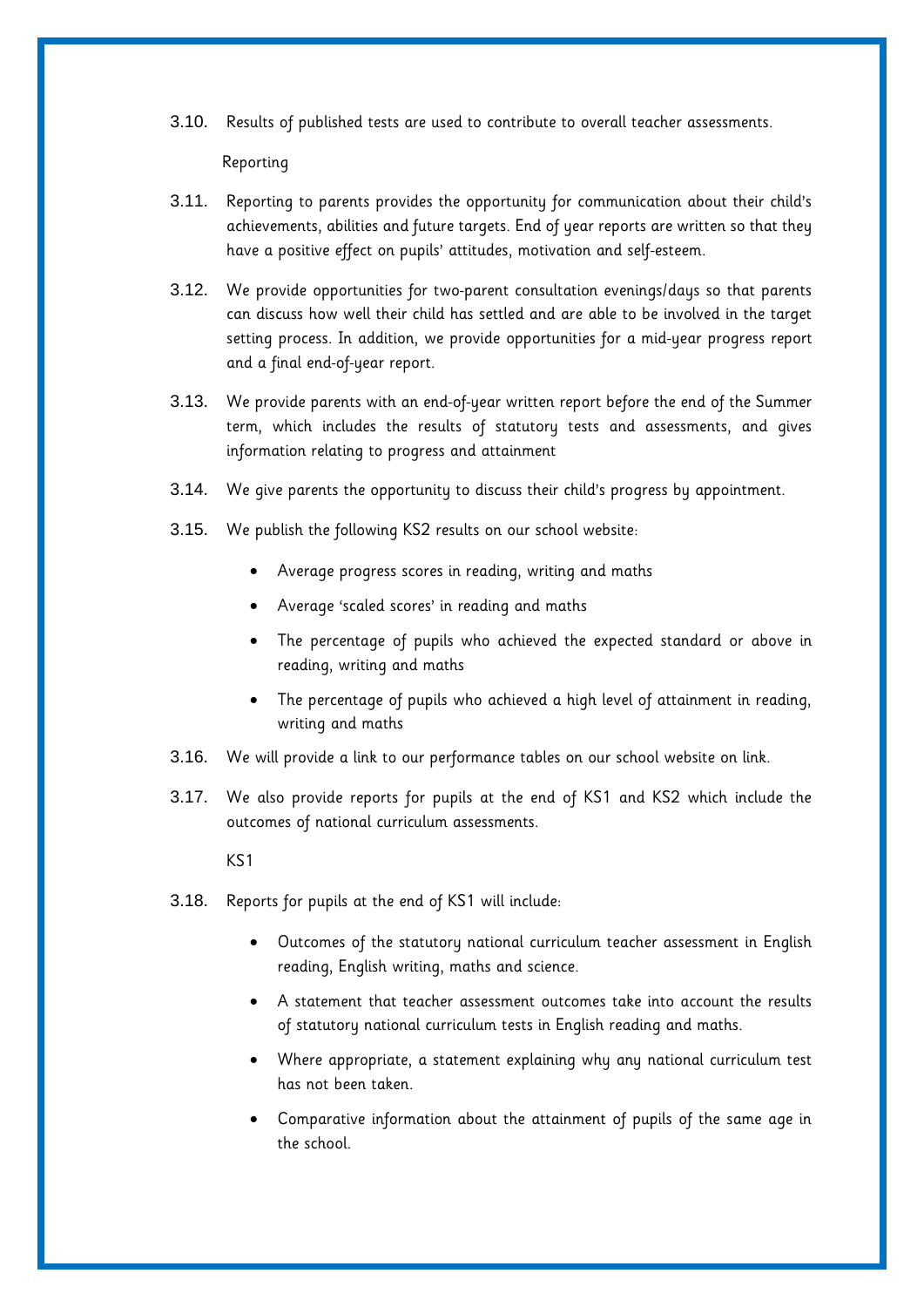Comparative information about the attainment in the core subjects of pupils of the same age nationally.

KS2

- 3.19. Reports for pupils at the end of KS2 will include:
	- The results of any national curriculum tests taken, including the pupil's scaled score, and whether they met the expected standard.
	- The outcomes of statutory national curriculum teacher assessments in English reading, English writing, maths and science.
	- Where appropriate, a statement explaining why any national curriculum test has not been taken.
	- Comparative information about the attainment of pupils of the same age in the school.

#### Moderation

3.20. Regular moderation of levelling takes place each term to ensure consistency. Teachers meet to analyse pupils' work against national curriculum or EYFS requirements. Teachers moderate within the Academy/ L.A and wider afield to ensure judgements are accurate. During the Summer term, teachers in Reception, Year 2 and Year 6 are involved in formal teacher assessments, as part of end of key stage assessments and LA moderation.

## <span id="page-9-0"></span>**4.** Baseline assessment

- 4.1. Pupils joining the school will receive a baseline assessment when they start.
- 4.2. Strategies for baseline assessment include:
	- Use of past national curriculum tests.
	- Assessing pupil progress over the first six weeks that they are enrolled.
	- Cognitive ability tests which test ability in verbal reasoning, non-verbal reasoning and quantitative reasoning, rather than national curriculum content.
- 4.3. Pupils' speech and language are assessed during their first few weeks in Reception. Any pupil with significant speech and language difficulties is referred to a speech and language therapist. Pupils who scored below expectations are reassessed at the end of the year.
- 4.4. Following the introduction of the Reception baseline assessment in 2020, the school will adopt an approved baseline scheme in line with the DfE's 'Assessment Framework: Reception Baseline Assessment'.
- <span id="page-9-1"></span>**5.** Formative assessment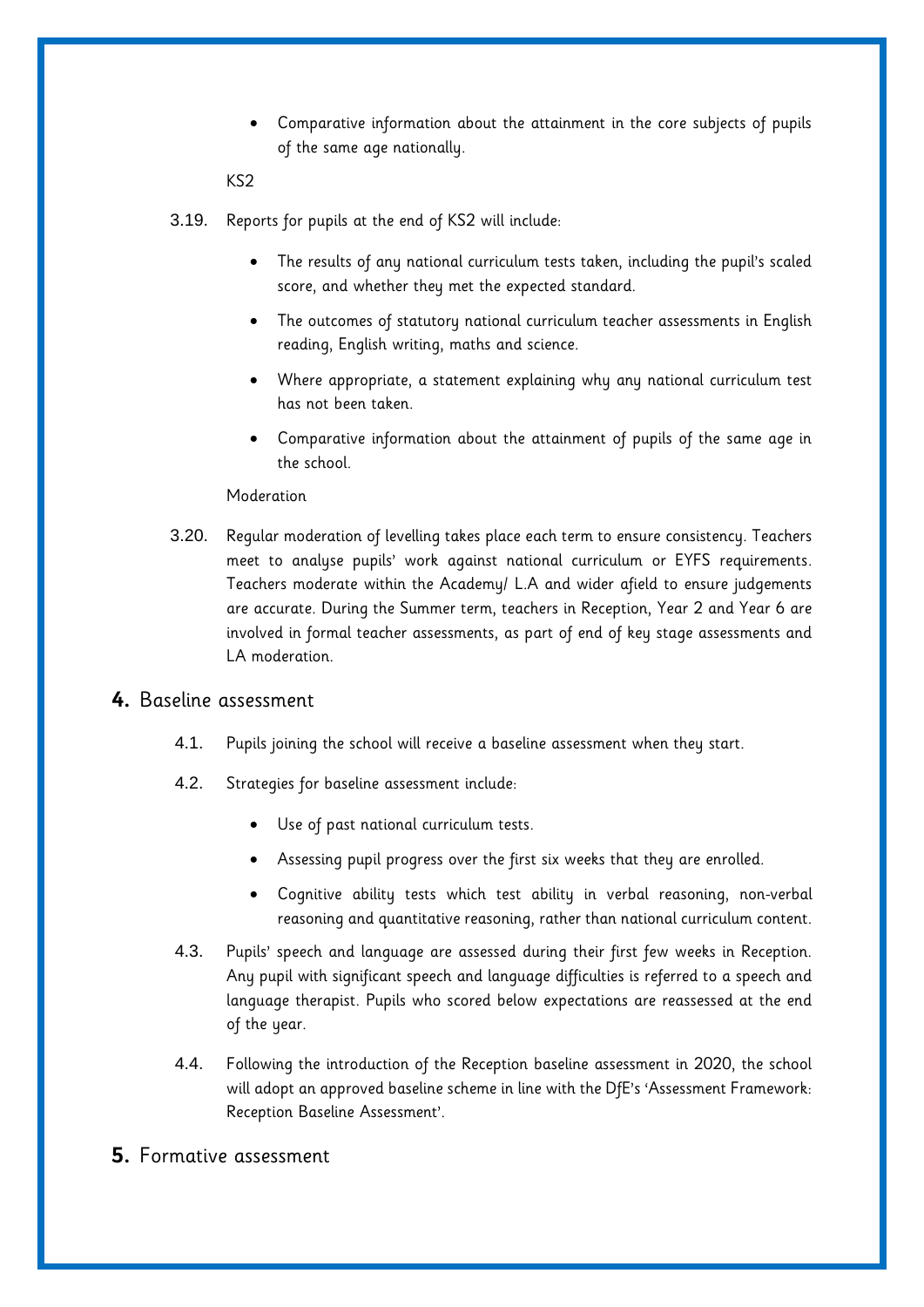- 5.1. Formative assessment creates a positive learning environment where pupils can see the steps necessary for their own success. It enables teachers to set appropriate work at the level necessary for pupils' continuing progress.
- 5.2. Formative assessment is a powerful way of raising pupils' achievement. It is based on the principle that pupils will improve most if they understand the aim of their learning, where they are in relation to this aim and how they can achieve the aim.
- 5.3. Formative assessments are used to:
	- Identify pupils' strengths and gaps in their skills/knowledge.
	- Identify the next steps for learning.
	- Inform future planning.
	- Enable appropriate strategies to be employed.
	- Facilitate the setting of appropriate targets for the class, group and individual.
	- Track the pupil's rate of progress.
	- Facilitate an evaluation of the effectiveness of teaching and learning.
	- Inform future teaching and learning strategies.
	- Identify individuals and groups for specific intervention support.
- 5.4. Formative assessment is not punitive. It is used to guide teaching and learning and help pupils achieve their targets. It is not used to judge a teacher's performance.
- 5.5. Methods of formative assessment include the following:
	- Question and answer sessions
	- Hot seating
	- Quizzes
	- Self-assessment

## <span id="page-10-0"></span>**6.** Summative assessment

- 6.1. Summative assessment is important for:
	- Accurate information regarding a pupil's attainment and progress.
	- Informing both parents and teachers of a pupil's attainment and progress.
- 6.2. Summative assessments:
	- Identify attainment through one-off tests at any given point in time.
	- Record performance in a specific area on a specific date.
	- Provide end of key stage test data against which the school will be judged.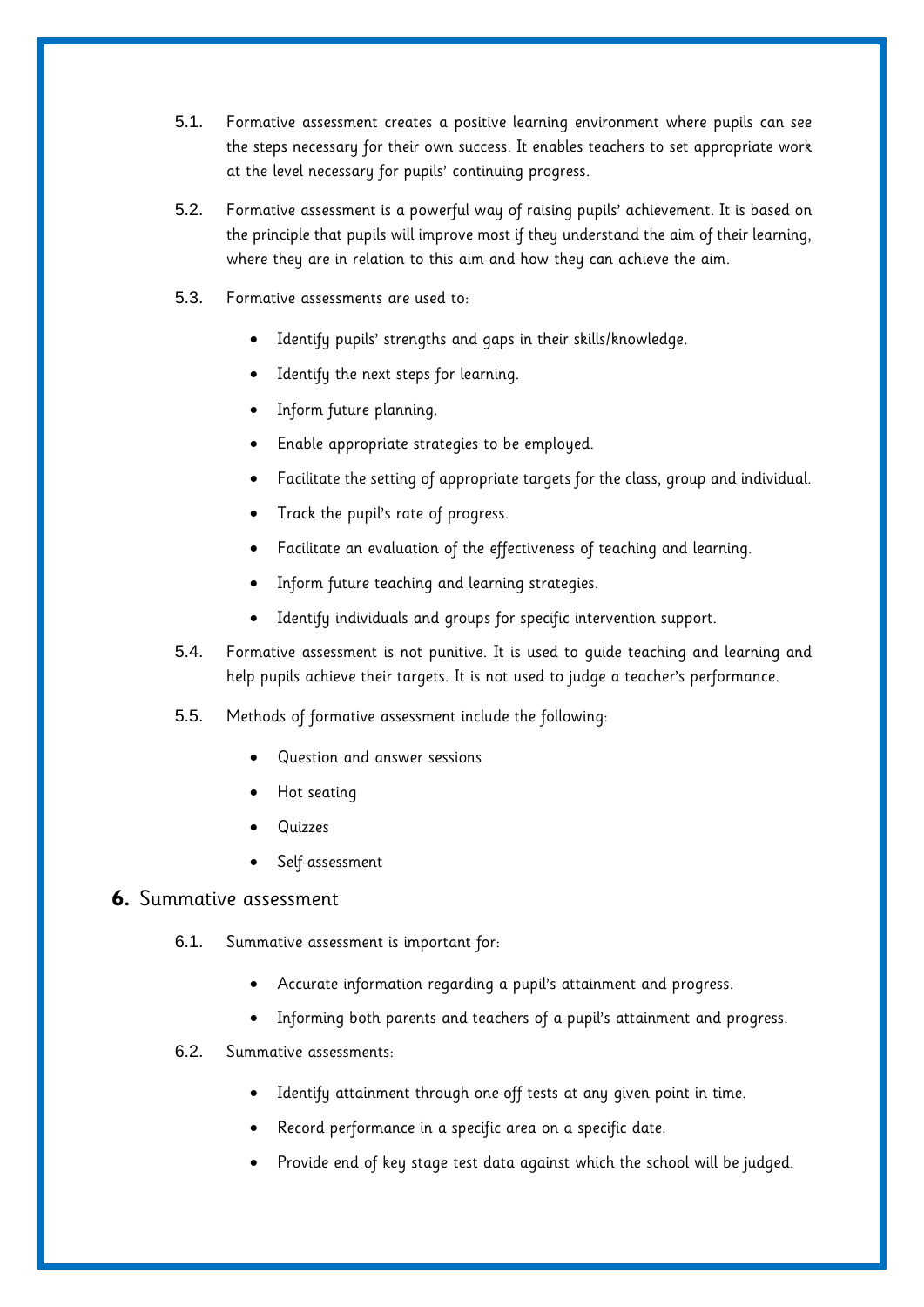- Ensure statutory assessments take place at the end of KS1 and KS2.
- Provide information about cohort areas of strength and weakness to build from in the future.
- Are used to determine a pupil's final grade.
- Are used to judge a teacher's performance.
- Are used to monitor the progress of individuals and groups of pupils.
- 6.3. Methods of summative assessment include:
	- End of year exams.
	- Projects which contribute to a final grade.

# <span id="page-11-0"></span>**7.** EYFS

#### Focussed observations

7.1. Pupils are identified each week and take part in a focussed observation. This involves focussing on the child for approximately 10 minutes and documenting what they do (this may involve written note-taking). If appropriate, the adult will support play when conducting this observation. The focussed observation is then analysed and the next steps are identified and planned for, for the following week. Pupils take part in at least one focussed observation per term.

#### Short observations

7.2. These are short, spontaneous 'capture the moment' observations. Teachers and early years practitioners (EYPs) document onto sticky notes what the pupil has done. These are then annotated with the appropriate band and filed into the pupil's individual learning journal along with long observations. Both the long and short observations are used to provide evidence to assess and complete the EYFS Profile, and termly judgements are made using this information.

Learning Journey's

7.3. These books highlight key achievements for the pupils. Photographs of key events and exemplar pieces of work, mainly done independently, are included in this book. Parents and families are encouraged to send in pieces of work, certificates and photographs that can be included in the book to create a whole picture of the pupil. These books provide key evidence in support of the profile points, which creates a record of attainment for each pupil.

#### Focus activity

7.4. During focussed activities, teaching staff write comments on the pupil's work using sticky notes, often identifying the level of support needed or if the work was done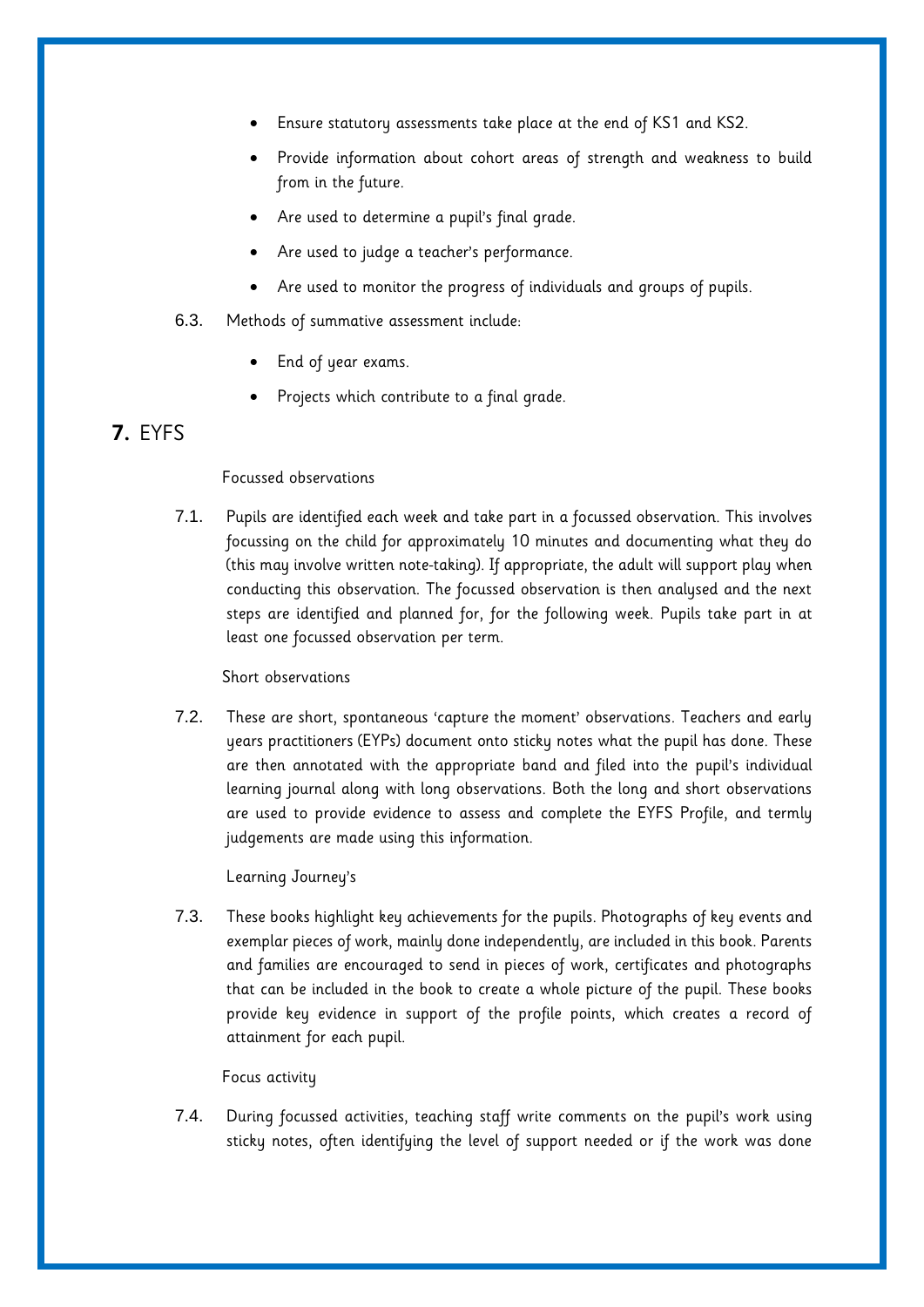independently. Pupils are encouraged to discuss their work and next steps are also discussed in child-friendly terms.

7.5. All of the information collated over the year provides the evidence base for the early learning goals at the end of Reception.

# <span id="page-12-0"></span>**8.** KS1 and KS2

- 8.1. Teachers use assessment for learning to provide ongoing assessment, through the use of focussed marking and/or observations of pupils' work, against learning objectives and success criteria. This information is then used to assess progress towards meeting learning targets, and to identify and set next step targets for each pupil.
- 8.2. Annotated plans and planning notes, made by class teachers and other adults involved with each pupil, record other important information about the progress of children in the class. Each child's tracker grids are updated regularly to identify gaps in learning.
- 8.3. Termly tests may be used to identify progress and gaps in learning. The tracking grids identify under-achieving pupils and set targets in reading, writing and maths for individual pupils and groups.
- 8.4. Termly pupil progress reviews are used to identify and analyse progress and set targets in reading, writing and maths for classes and cohorts.
- 8.5. Pupils receive timely verbal feedback on their progress.

Planning for assessment

- 8.6. The national curriculum programmes of study are used to guide our teaching. These documents provide us with the framework to ensure breadth and balance in our curriculum.
- 8.7. Lessons contain clear learning objectives, based upon the teacher's detailed knowledge of each pupil. We strive to ensure all tasks set are appropriate to each pupil's level of ability.
- 8.8. Teachers use focussed marking to assess pupils' progress in relation to the planned learning objectives, and set the next steps to show where the pupil is in relation to this aim and how they can achieve the aim. Teachers use this information when planning for subsequent lessons.

#### Assessment methods/materials

- 8.9. Teachers use a range of assessment tools and materials (including analysis of pupils' work in books, guided reading records and results of class tests/published tests), alongside ongoing focussed marking and notes of pupil observations, to inform their assessment of progress for individual pupils and groups.
- 8.10. Results of published tests are used to contribute to overall teacher assessments.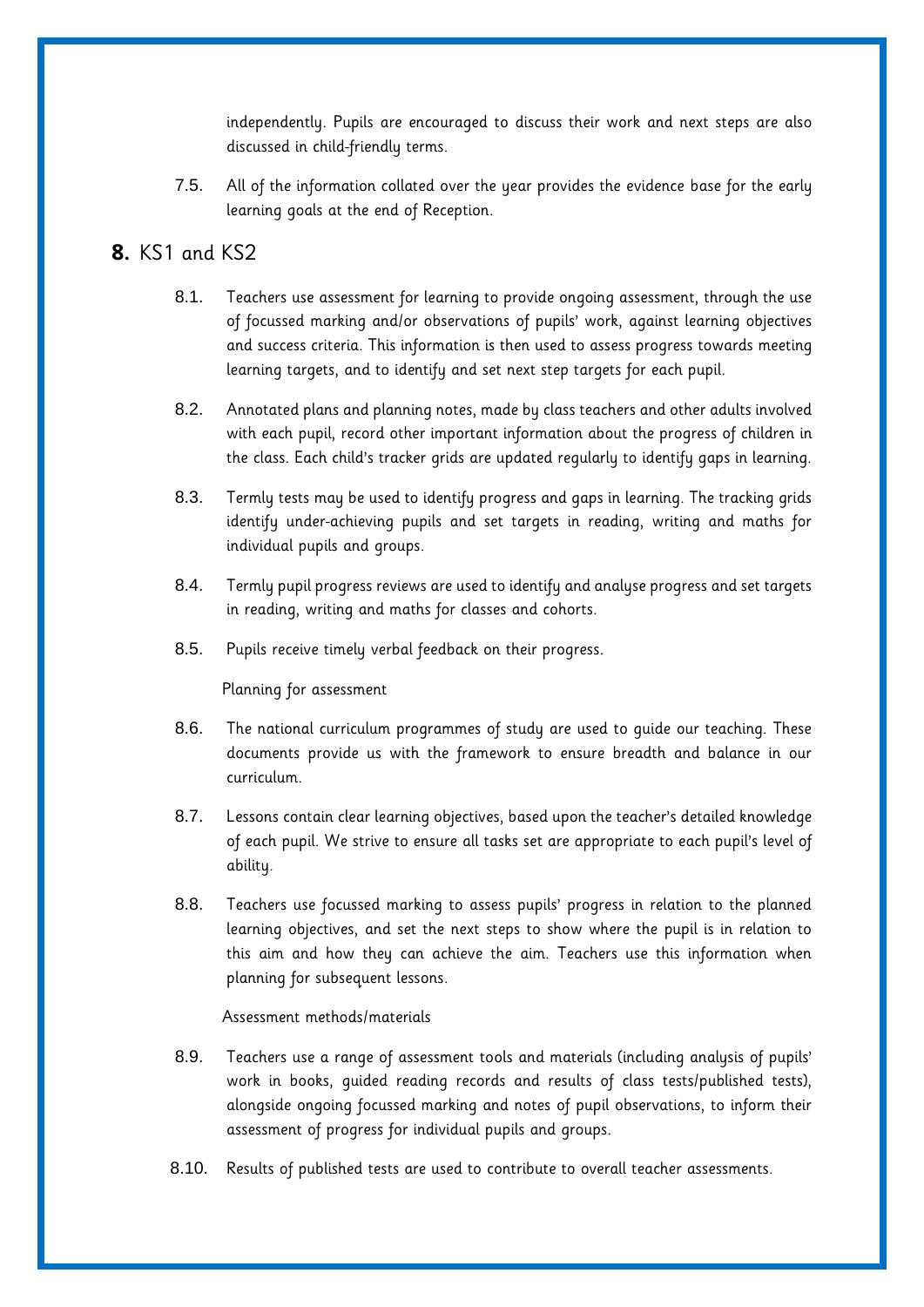## <span id="page-13-0"></span>**9.** Monitoring meetings

- 9.1. The headteacher, SLT and subject leaders meet annually with the aim of monitoring the effectiveness of assessment, analysing performance data, setting targets for improvement, discussing training requirements and ensuring high standards are upheld. This is fed into the School Development Plan.
- 9.2. Through the monitoring schedule we have timely meetings to discuss discuss the quality of marking and assessment, determine if any staff members are in need of development, conduct data analysis, and discuss progress towards targets and subjectspecific issues.

## <span id="page-13-1"></span>**10.** Assessing pupils with SEND

- 10.1. Assessment provides pupils with SEND with the support they need to reach their full potential and allows teachers to develop a long-term learning pathway for every pupil.
- 10.2. Assessment is used to identify pupils' SEND requirements and determine their ongoing support needs as early as possible.
- 10.3. Assessment methods are adapted for some pupils with SEND. Adaptations include:
	- Adapting the use of questioning to allow sufficient response time.
	- Using visual stimuli.
	- Using alternative means of communication.
	- Adapted tests, such as the use of braille, large print, readers and scribes, and extended time.
- 10.4. High expectations are held for pupils with SEND and SMART targets are set within their IEPs.
- 10.5. When teachers assess pupils with SEND against the expected standards, they assess each pupil against what the pupil can achieve with reasonable adjustments in place.
- 10.6. If a pupil has a disability that prevents them from demonstrating attainment as described in their learning goals, assessments are based on their preferred method of communication.
- 10.7. Teachers aim to ensure that all pupils can demonstrate attainment of learning goals with reasonable adjustments in place, but assessment standards are never compromised.
- 10.8. If a pupil cannot demonstrate attainment of a learning goal with reasonable adjustments in place, the learning goal can be excluded from the teacher assessment judgement – teachers will use their professional discretion when making such judgements.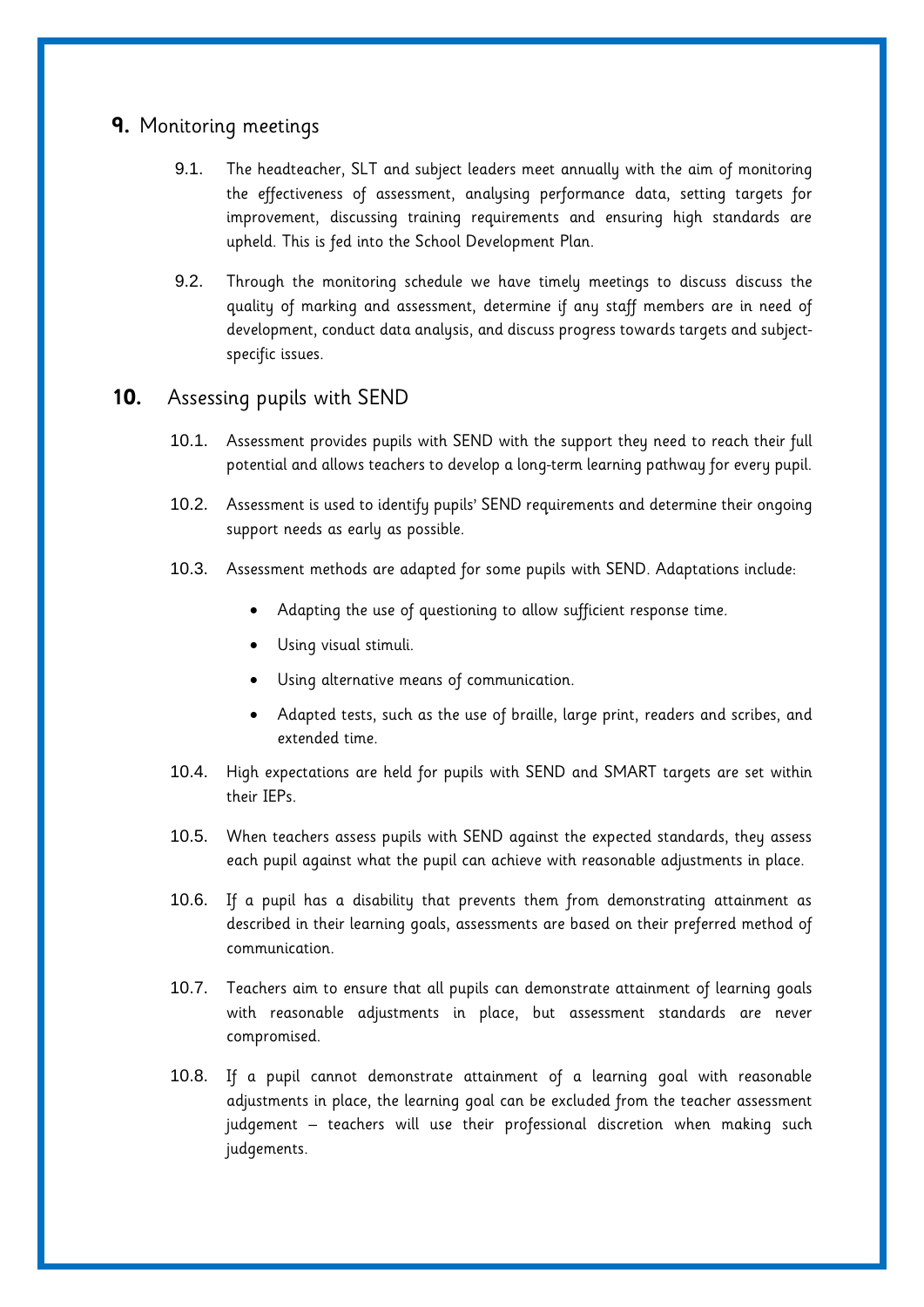10.9. During termly pupil progress meetings, teachers meet with the SENCO to analyse pupils' needs and plan support. Analysis is based on formative/summative assessments, the views of parents, the views of the pupil, and information from external professionals.

# <span id="page-14-0"></span>**11.** Malpractice and cheating

- 11.1. Teachers will ensure that assessments are fair. They will remain vigilant to malpractice and escalate any alleged, suspected or actual incidents of malpractice/cheating.
- 11.2. Pupils found to be cheating during assessments will be disciplined in line with the Behavioural Policy and their assessments will be scrutinised and adjusted or dismissed in line with teachers' professional judgements.
- 11.3. Teachers who fail to report malpractice/cheating, or are found to be manipulating pupils' assessment scores, will be dealt with in line with the Disciplinary Policy and Procedure

## <span id="page-14-1"></span>**12.** Reporting to parents

- 12.1. The headteacher will send an annual report to pupils' parents and make arrangements for parents to discuss the report with their child's teacher if necessary.
- 12.2. The funding agreement will be followed with regards to reporting to parents.
- 12.3. The reports will start from the day after the last report was given and will be available to parents before the end of the Summer term.
- 12.4. The report will cover the pupil's achievements, general progress, attendance record, results from national curriculum tests and outcomes of teacher assessments.
- 12.5. For pupils who did not take one or more of the tests, the headteacher will write a report that explains why they did not take the tests, any action that has been taken to support the pupil, procedures used by the school to monitor the pupil's needs, and whether these circumstances are likely to be long or short term.
- 12.6. A report will be sent to the pupil's parents and the chair of the Academy Counillor board and the information will be placed on the pupil's educational record.
- 12.7. If a pupil changes school before the end of the academic year, the headteacher at the receiving school will write their annual report, having received the necessary information from the headteacher of the pupil's former school.
- 12.8. If a pupil is registered at more than one school, both headteachers will write an annual report.
- <span id="page-14-2"></span>**13.** Record keeping